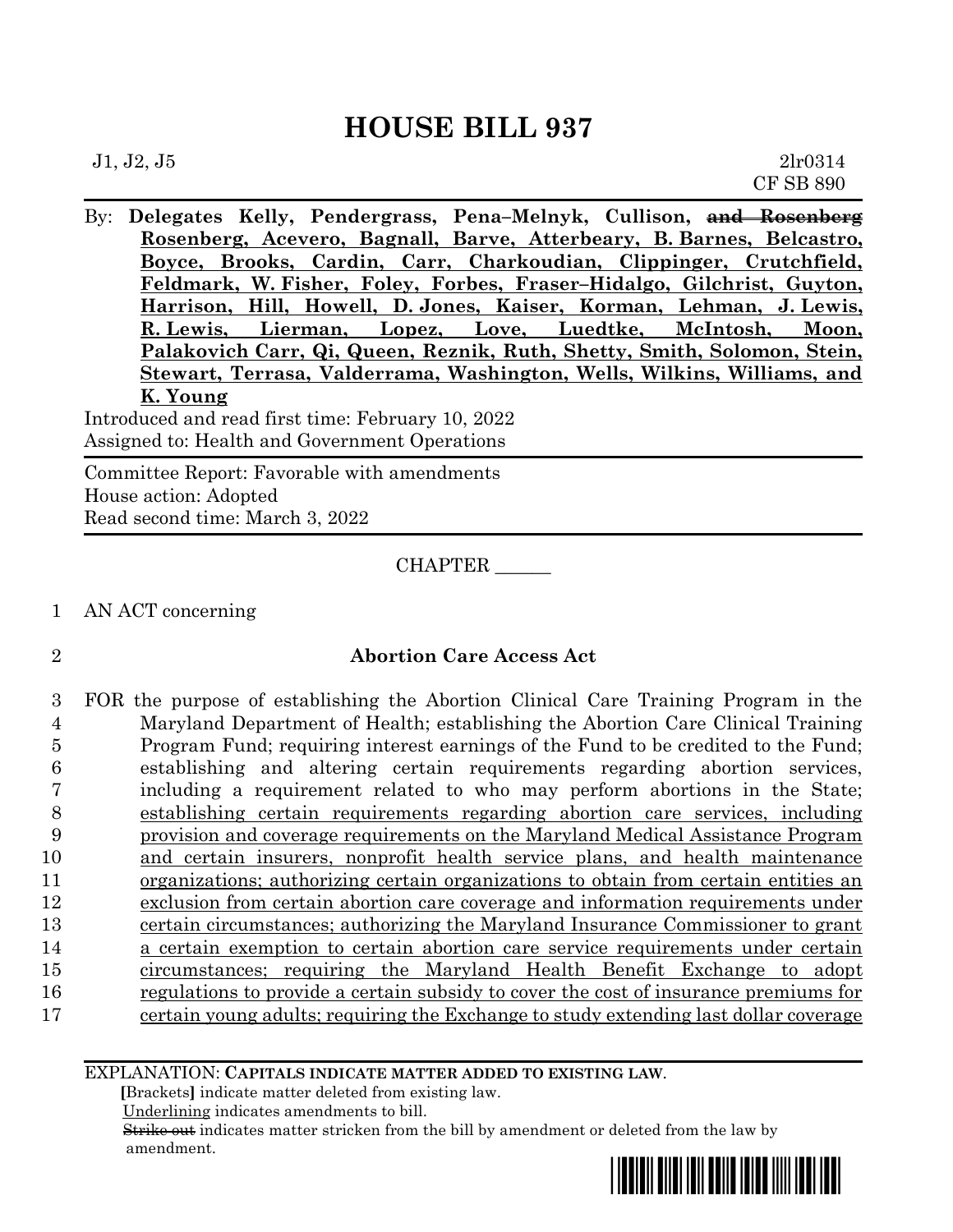| $\mathbf{1}$   | to certain enrollees; and generally relating to abortion care and coverage of health |
|----------------|--------------------------------------------------------------------------------------|
| $\overline{2}$ | care services under the Maryland Medical Assistance Program and health benefit       |
| 3              | plans.                                                                               |
|                |                                                                                      |
| $\overline{4}$ | BY adding to                                                                         |
| $\overline{5}$ | Article - Health - General                                                           |
| 6              | Section 13-4401 through 13-4407 to be under the new subtitle "Subtitle 44. Abortion  |
| 7              | Care Clinical Training Program"; and 15-103(a)(2)(xviii)                             |
| 8              | Annotated Code of Maryland                                                           |
| 9              | (2019 Replacement Volume and 2021 Supplement)                                        |
|                |                                                                                      |
| 10             | <u>BY repealing and reenacting, without amendments,</u>                              |
| 11             | Article - Health - General                                                           |
| 12             | Section $15-103(a)(1)$                                                               |
| 13             | <b>Annotated Code of Maryland</b>                                                    |
| 14             | (2019 Replacement Volume and 2021 Supplement)                                        |
|                |                                                                                      |
| 15             | BY repealing and reenacting, with amendments,                                        |
| 16             | Article - Health - General                                                           |
| 17             | Section 15-103(a)(2)(xvi) and (xvii), 20-103, and 20-207 through 20-209              |
| 18             | Annotated Code of Maryland                                                           |
| 19             | (2019 Replacement Volume and 2021 Supplement)                                        |
|                |                                                                                      |
| 20             | <u>BY</u> adding to                                                                  |
| 21             | Article – Insurance                                                                  |
| 22             | Section 15-857                                                                       |
| 23             | <b>Annotated Code of Maryland</b>                                                    |
| 24             | (2017 Replacement Volume and 2021 Supplement)                                        |
|                |                                                                                      |
| 25             | <u>BY repealing and reenacting, with amendments,</u>                                 |
| 26             | Article - Insurance                                                                  |
| 27             | Section $31-122$                                                                     |
| 28             | <b>Annotated Code of Maryland</b>                                                    |
| 29             | (2017 Replacement Volume and 2021 Supplement)                                        |
|                |                                                                                      |
| 30             | BY repealing and reenacting, without amendments,                                     |
| 31             | Article – State Finance and Procurement                                              |
| 32             | Section $6 - 226(a)(2)(i)$                                                           |
| 33             | Annotated Code of Maryland                                                           |
| 34             | (2021 Replacement Volume)                                                            |
|                |                                                                                      |
| 35             | BY repealing and reenacting, with amendments,                                        |
| 36             | Article – State Finance and Procurement                                              |
| 37             | Section $6-226(a)(2)(ii)144$ , and 145.                                              |
| 38             | Annotated Code of Maryland                                                           |

(2021 Replacement Volume)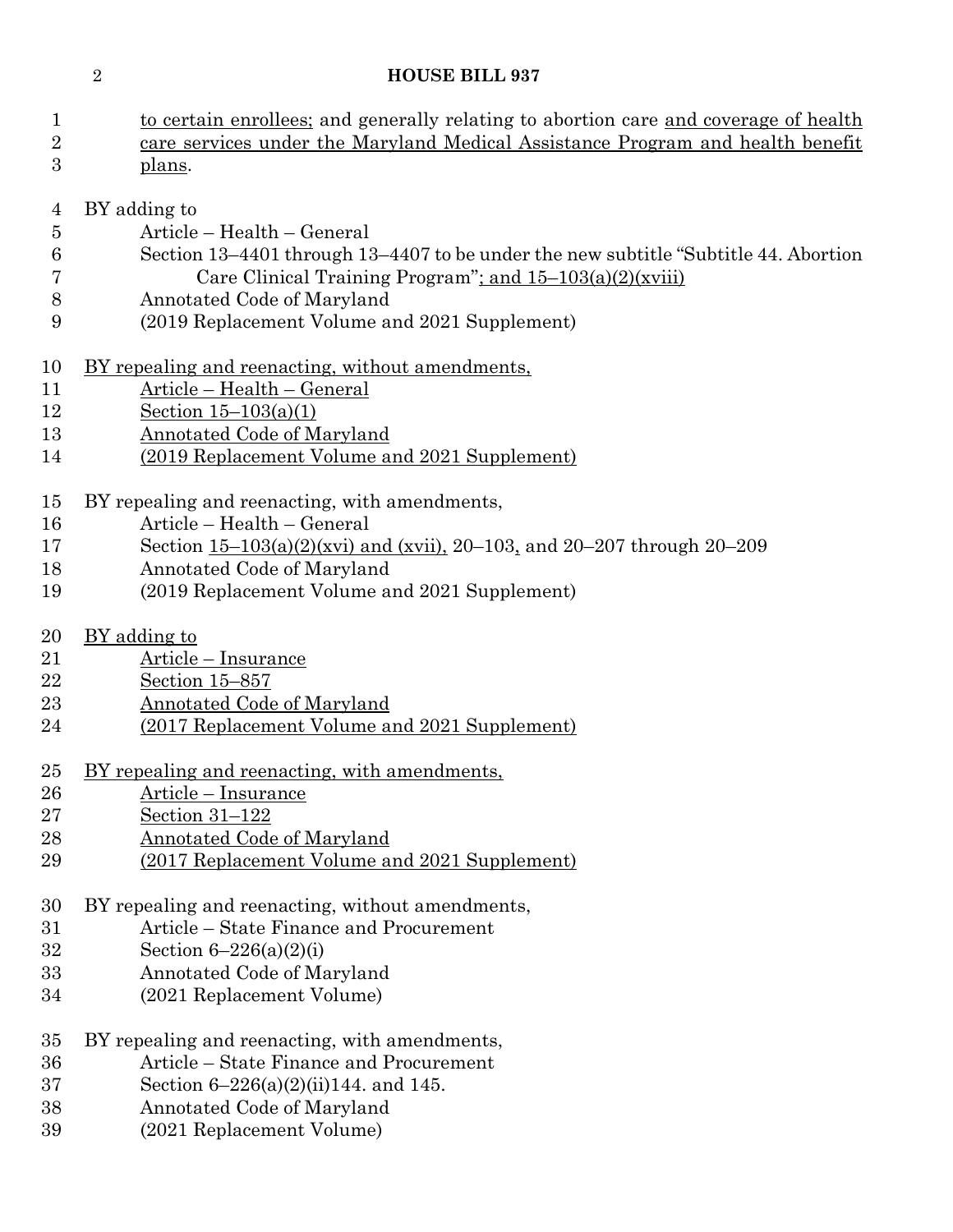| 1<br>$\sqrt{2}$<br>3<br>4<br>5 | BY adding to<br>Article – State Finance and Procurement<br>Section $6-226(a)(2)(ii)146$ .<br>Annotated Code of Maryland<br>(2021 Replacement Volume)                                              |  |  |
|--------------------------------|---------------------------------------------------------------------------------------------------------------------------------------------------------------------------------------------------|--|--|
| 6<br>7                         | SECTION 1. BE IT ENACTED BY THE GENERAL ASSEMBLY OF MARYLAND,<br>That the Laws of Maryland read as follows:                                                                                       |  |  |
| 8                              | Article - Health - General                                                                                                                                                                        |  |  |
| 9                              | SUBTITLE 44. ABORTION CARE CLINICAL TRAINING PROGRAM.                                                                                                                                             |  |  |
| 10                             | $13 - 4401.$                                                                                                                                                                                      |  |  |
| 11<br>12                       | IN THIS SUBTITLE THE FOLLOWING WORDS HAVE THE MEANINGS<br>(A)<br><b>INDICATED.</b>                                                                                                                |  |  |
| 13<br>14                       | "FUND" MEANS THE ABORTION CARE CLINICAL TRAINING PROGRAM<br>(B)<br>FUND.                                                                                                                          |  |  |
| 15<br>16                       | "PROGRAM" MEANS THE ABORTION CARE CLINICAL TRAINING<br>(C)<br>PROGRAM.                                                                                                                            |  |  |
| 17                             | $13 - 4402.$                                                                                                                                                                                      |  |  |
| 18<br>19                       | THERE IS AN ABORTION CARE CLINICAL TRAINING PROGRAM IN THE<br>DEPARTMENT.                                                                                                                         |  |  |
| 20                             | $13 - 4403.$                                                                                                                                                                                      |  |  |
| 21<br>22<br>23                 | THE PURPOSE OF THE PROGRAM IS TO PROTECT ACCESS TO ABORTION CARE<br>BY ENSURING THAT THERE ARE A SUFFICIENT NUMBER OF HEALTH PROFESSIONALS<br>TO PROVIDE ABORTION CARE.                           |  |  |
| 24                             | $13 - 4404.$                                                                                                                                                                                      |  |  |
| 25<br>26                       | (1)<br>THE DEPARTMENT SHALL CONTRACT WITH A COORDINATING<br>(A)<br>ORGANIZATION TO ADMINISTER THE PROGRAM.                                                                                        |  |  |
| 27<br>28<br>29                 | (2)<br>THE DEPARTMENT SHALL USE FUNDS APPROPRIATED IN THE<br>PROGRAM TO CONTRACT WITH THE COORDINATING<br><b>BUDGET FOR</b><br><b>THE</b><br>ORGANIZATION UNDER PARAGRAPH (1) OF THIS SUBSECTION. |  |  |

**(B) THE COORDINATING ORGANIZATION SHALL:**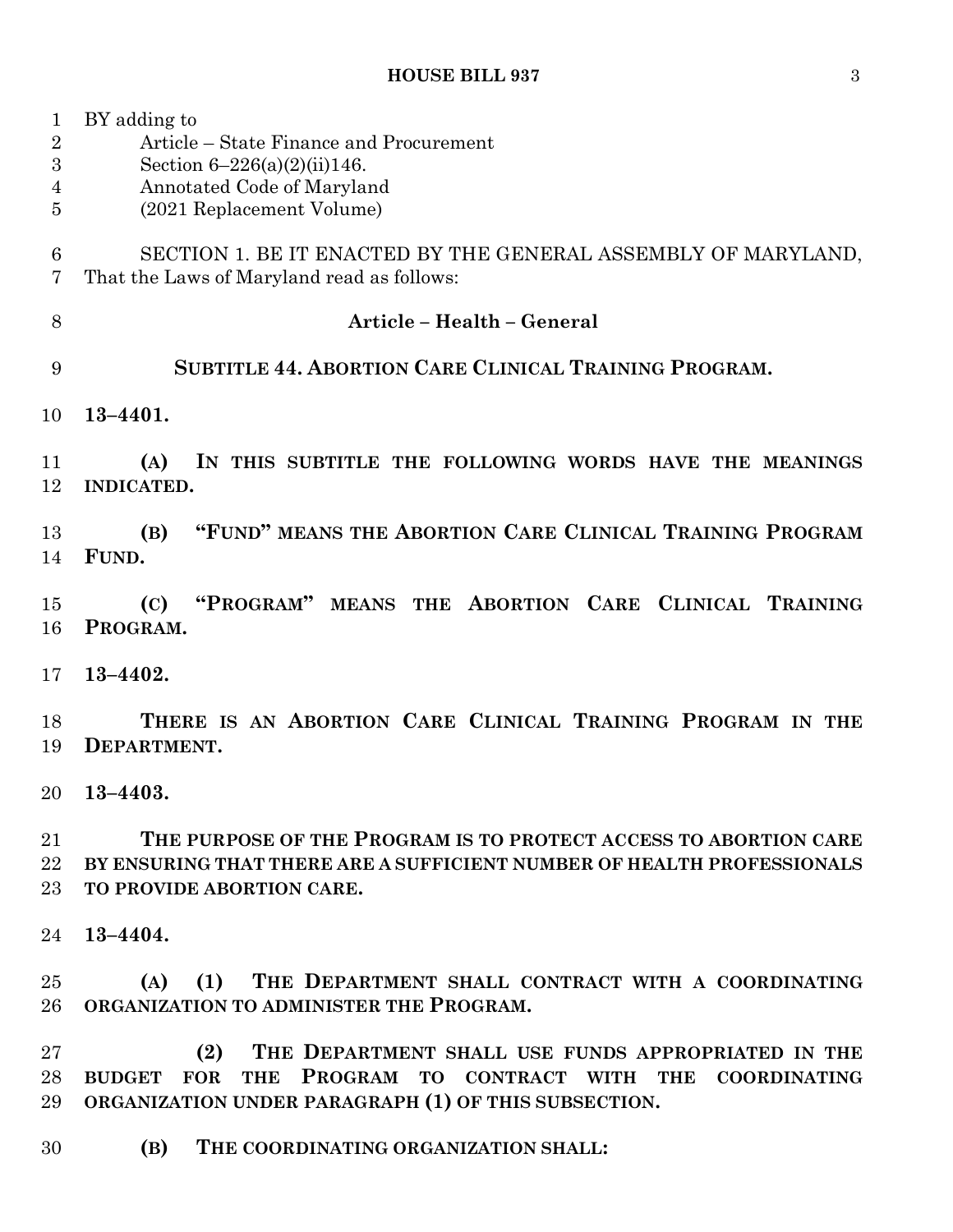**(1) HAVE DEMONSTRATED EXPERIENCE IN COORDINATING ABORTION CARE TRAINING PROGRAMS AT COMMUNITY–BASED AND HOSPITAL–BASED PROVIDER SITES;**

**(2) BE A NONPROFIT ENTITY;**

 **(3) BE IN GOOD STANDING IN ANY STATE OR JURISDICTION IN WHICH THE ORGANIZATION IS REGISTERED OR INCORPORATED;**

 **(4) SUBMIT AN ANNUAL REPORT TO THE DEPARTMENT ON THE PERFORMANCE OF THE PROGRAM;**

 **(5) MEET ANY OTHER REQUIREMENTS ESTABLISHED BY THE DEPARTMENT IF THE REQUIREMENTS ARE NOT INCONSISTENT WITH TITLE 20, SUBTITLE 2 OF THE HEALTH – GENERAL ARTICLE; AND**

**(6) PERFORM THE FOLLOWING FUNCTIONS:**

 **(I) ADMINISTER GRANTS TO DEVELOP AND SUSTAIN ABORTION CARE TRAINING PROGRAMS AT A MINIMUM OF TWO COMMUNITY–BASED PROVIDER SITES;**

**(II) ADMINISTER GRANTS IF FUNDING IS AVAILABLE TO:**

**1. OTHER COMMUNITY–BASED SITES;**

**2. HOSPITAL–BASED PROVIDER SITES;**

 **3. CONTINUING EDUCATION PROGRAMS FOR QUALIFIED PROVIDERS THROUGH PROFESSIONAL ASSOCIATIONS OR OTHER CLINICAL EDUCATION PROGRAMS; AND**

 **4. ESTABLISH TRAINING PROGRAM REQUIREMENTS THAT: A. ARE CONSISTENT WITH EVIDENCE–BASED TRAINING STANDARDS; AND**

 **B. COMPLY WITH ANY APPLICABLE STATE LAW AND REGULATIONS; AND**

 **C. FOCUS ON THE PROVISION OF CULTURALLY CONGRUENT CARE AND INCLUDE IMPLICIT BIAS TRAINING;**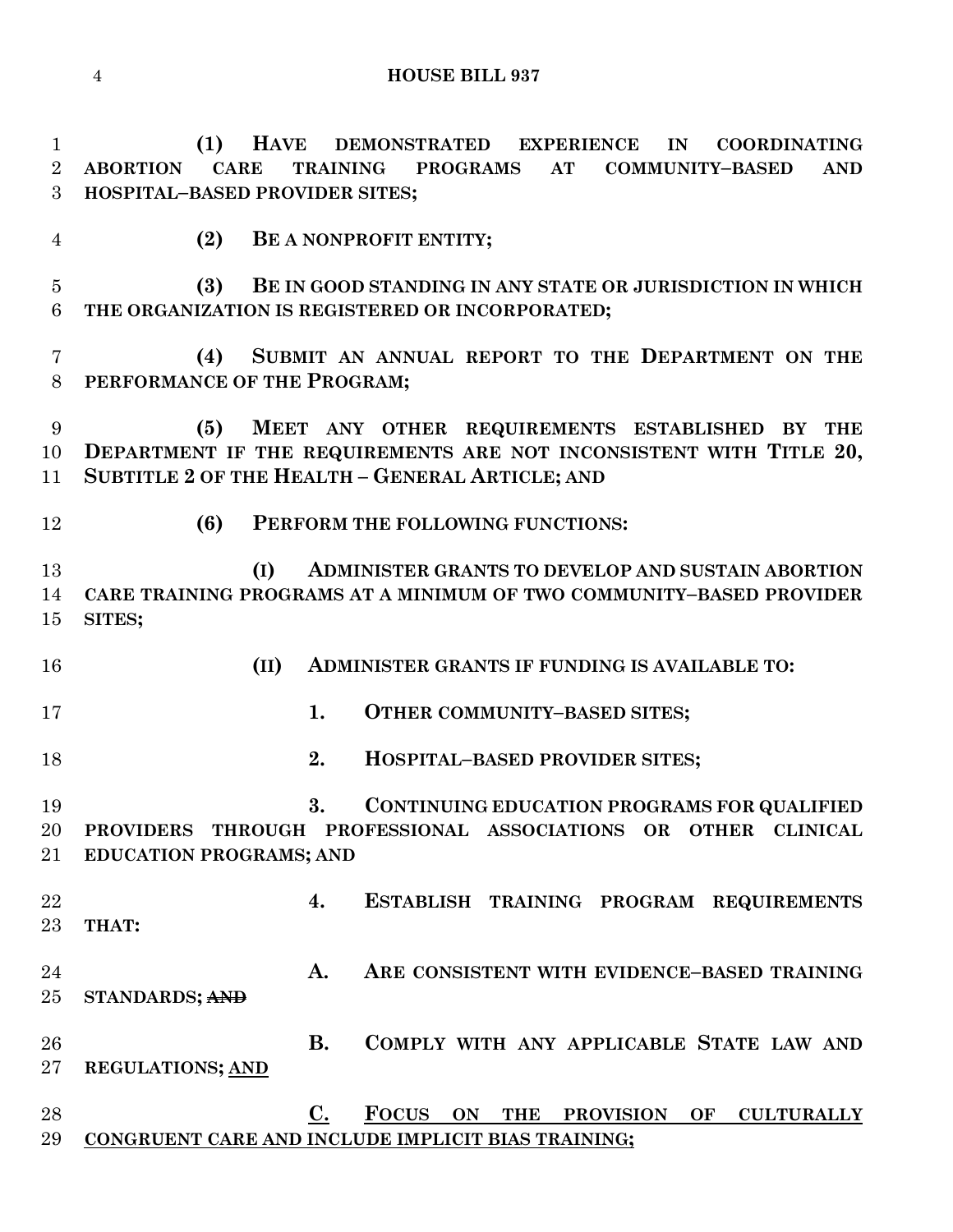**(III) SUPPORT ABORTION CARE CLINICAL TRAINING TO QUALIFIED PROVIDERS AS DEFINED IN § 20–103 OF THIS ARTICLE AND TO THE CLINICAL CARE TEAMS OF THE QUALIFIED PROVIDERS TO:**

 **1. EXPAND THE NUMBER OF HEALTH CARE PROFESSIONALS WITH ABORTION CARE TRAINING; AND**

 **2. INCREASE THE RACIAL AND ETHNIC DIVERSITY AMONG HEALTH CARE PROFESSIONALS WITH ABORTION CARE TRAINING; AND**

 **(IV) SUPPORT THE IDENTIFICATION, SCREENING, AND PLACEMENT OF QUALIFIED PROVIDERS AT TRAINING SITES.**

 **(C) (1) THE DEPARTMENT SHALL RELEASE THE NAME OF THE COORDINATING ORGANIZATION THAT THE DEPARTMENT CONTRACTS WITH UNDER SUBSECTION (A) OF THIS SECTION AND ANY ENTITY RECEIVING FUNDS THROUGH THE COORDINATION ORGANIZATION.**

 **(2) THE DEPARTMENT MAY NOT RELEASE THE NAME OF ANY INDIVIDUAL OR PERSON ADMINISTERING SERVICES THROUGH OR PARTICIPATING IN THE PROGRAM.**

**13–4405.**

 **FOR EACH FISCAL YEAR, THE GOVERNOR SHALL INCLUDE IN THE ANNUAL BUDGET BILL AN APPROPRIATION OF \$3,500,000 TO THE PROGRAM.**

**13–4406.**

**(A) THERE IS AN ABORTION CARE CLINICAL TRAINING PROGRAM FUND.**

- **(B) THE PURPOSE OF THE FUND IS TO SUPPORT THE PROGRAM.**
- **(C) THE DEPARTMENT SHALL ADMINISTER THE FUND.**

 **(D) THE FUND IS A SPECIAL, NONLAPSING FUND THAT IS NOT SUBJECT TO § 7–302 OF THE STATE FINANCE AND PROCUREMENT ARTICLE.**

 **(E) THE STATE TREASURER SHALL HOLD THE FUND SEPARATELY, AND THE COMPTROLLER SHALL ACCOUNT FOR THE FUND.**

**(F) THE FUND CONSISTS OF:**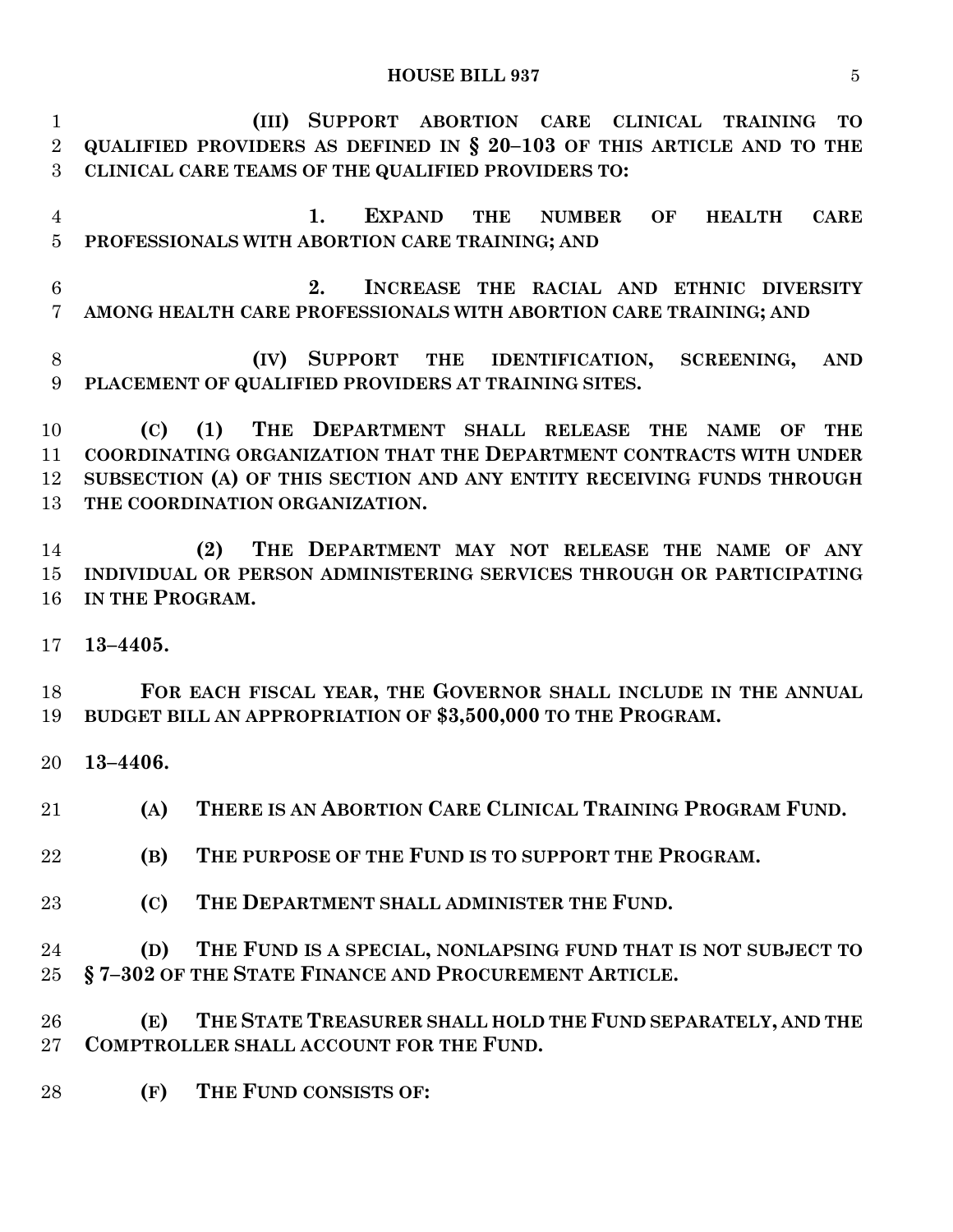|                                | 6                       | <b>HOUSE BILL 937</b>                                                                                                                                                                                    |
|--------------------------------|-------------------------|----------------------------------------------------------------------------------------------------------------------------------------------------------------------------------------------------------|
| $\mathbf{1}$<br>$\overline{2}$ | FUND;                   | (1)<br>ANY MONEY APPROPRIATED IN THE STATE BUDGET TO THE                                                                                                                                                 |
| 3                              |                         | (2)<br><b>INTEREST EARNINGS; AND</b>                                                                                                                                                                     |
| 4<br>$\overline{5}$            |                         | (3)<br>ANY OTHER MONEY FROM ANY OTHER SOURCE ACCEPTED FOR<br>THE BENEFIT OF THE FUND.                                                                                                                    |
| 6                              | (G)                     | THE FUND MAY BE USED ONLY FOR THE PROGRAM.                                                                                                                                                               |
| 7<br>8<br>9                    | (H)<br><b>INVESTED.</b> | (1)<br>THE STATE TREASURER SHALL INVEST AND REINVEST THE<br>MONEY OF THE FUND IN THE SAME MANNER AS OTHER STATE MONEY MAY BE                                                                             |
| 10<br>11                       | THE FUND.               | ANY INVESTMENT EARNINGS OF THE FUND SHALL BE PAID INTO<br>(2)                                                                                                                                            |
| 12<br>13                       | (I)                     | THE COMPTROLLER SHALL PAY OUT MONEY FROM THE FUND AS<br>DIRECTED BY THE SECRETARY.                                                                                                                       |
| 14                             | $(\mathbf{J})$          | NO PART OF THE FUND MAY REVERT OR BE CREDITED TO:                                                                                                                                                        |
| 15                             |                         | THE GENERAL FUND OF THE STATE; OR<br>(1)                                                                                                                                                                 |
| 16                             |                         | ANY OTHER SPECIAL FUND OF THE STATE.<br>(2)                                                                                                                                                              |
| 17                             | (K)                     | <b>EXPENDITURES FROM THE FUND MAY BE MADE ONLY IN ACCORDANCE</b><br>18 WITH THE STATE BUDGET.                                                                                                            |
| 19                             | $13 - 4407.$            |                                                                                                                                                                                                          |
| 20<br>21<br>22                 |                         | ON OR BEFORE JULY 1 EACH YEAR, THE DEPARTMENT SHALL SUBMIT AN<br>ANNUAL REPORT ON THE PROGRAM TO THE GOVERNOR AND, IN ACCORDANCE WITH<br>§ 2-1257 OF THE STATE GOVERNMENT ARTICLE, THE GENERAL ASSEMBLY. |
| 23                             | $20 - 103.$             |                                                                                                                                                                                                          |
| 24<br>25<br>26                 | (A)                     | IN THIS SECTION, "QUALIFIED PROVIDER" MEANS A PHYSICIAN, NURSE<br>PRACTITIONER, NURSE-MIDWIFE, LICENSED CERTIFIED MIDWIFE, PHYSICIAN<br>ASSISTANT, OR ANY OTHER INDIVIDUAL:                              |
| 27<br>28                       |                         | WHO IS LICENSED, CERTIFIED, OR OTHERWISE AUTHORIZED BY<br>(1)<br>LAW TO PRACTICE IN THE STATE; AND                                                                                                       |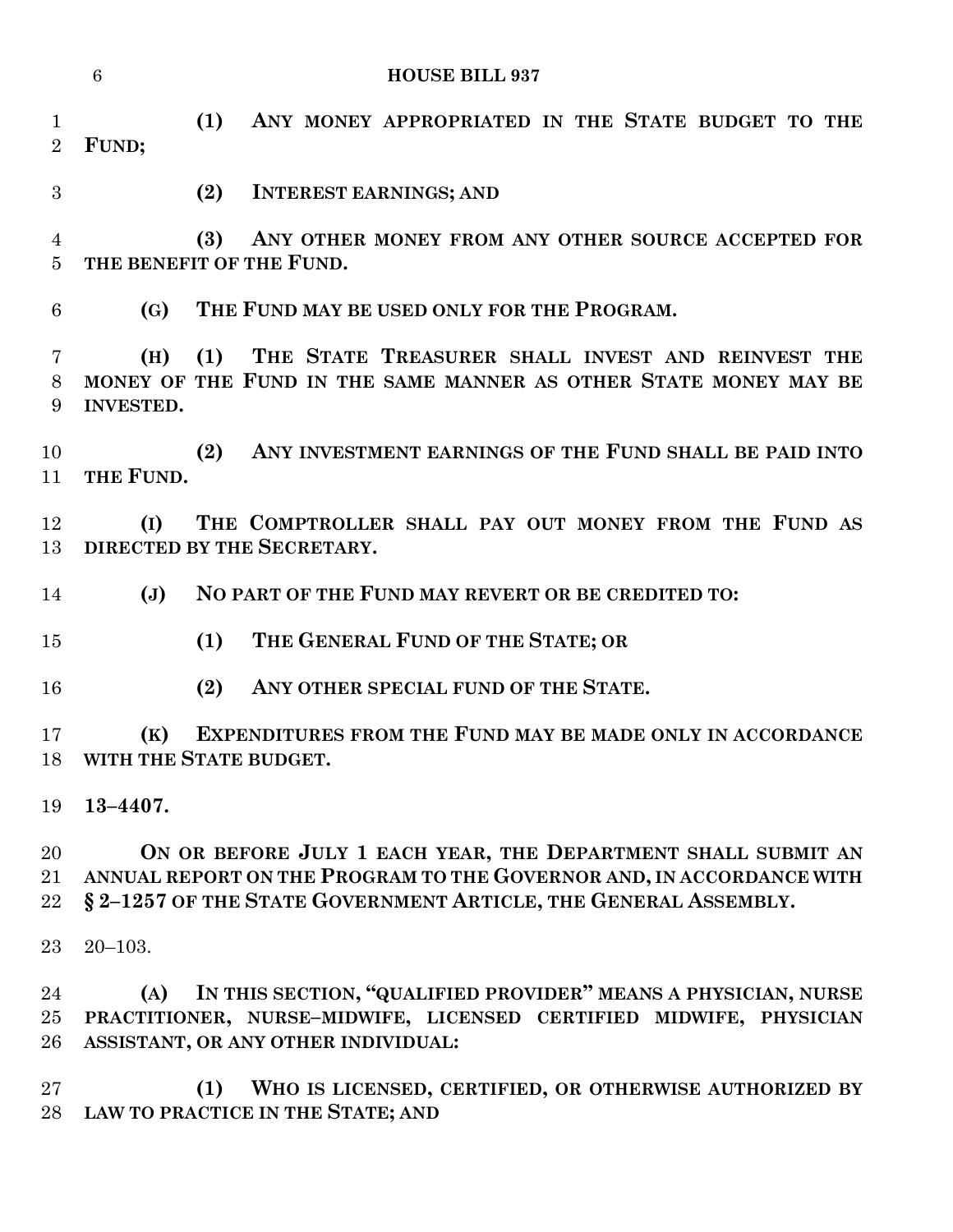**(2) FOR WHOM THE PERFORMANCE OF AN ABORTION IS WITHIN THE SCOPE OF THE INDIVIDUAL'S LICENSE OR CERTIFICATION.**

 **[**(a)**] (B)** Except as provided in subsections **[**(b) and**]** (c) **AND (D)** of this section, a **[**physician**] QUALIFIED PROVIDER** may not perform an abortion on an unmarried minor unless the **[**physician**] QUALIFIED PROVIDER** first gives notice to a parent or guardian of the minor.

 **[**(b)**] (C)** The **[**physician**] QUALIFIED PROVIDER** may perform the abortion without notice to a parent or guardian if:

(1) The minor does not live with a parent or guardian; and

 (2) A reasonable effort to give notice to a parent or guardian is unsuccessful.

 **[**(c)**] (D)** (1) The **[**physician**] QUALIFIED PROVIDER** may perform the abortion, without notice to a parent or guardian of a minor if, in the professional judgment of the **[**physician**] QUALIFIED PROVIDER**:

 (i) Notice to the parent or guardian may lead to physical or emotional abuse of the minor;

 (ii) The minor is mature and capable of giving informed consent to an abortion; or

(iii) Notification would not be in the best interest of the minor**.**

 (2) The **[**physician**] QUALIFIED PROVIDER** is not liable for civil damages or subject to a criminal penalty for a decision under this subsection not to give notice.

## **[**(d)**] (E) THE FOLLOWING SHALL BE CONCLUSIVE EVIDENCE OF NOTICE OR A REASONABLE ATTEMPT TO GIVE NOTICE:**

 **(1)** The postal receipt that shows an article of mail was sent by certified mail, return receipt requested, bearing a postmark from the United States Postal Service, to the last known address of a parent or guardian and that is attached to a copy of the notice letter that was sent in that article of mail **[**shall be conclusive evidence of notice or a reasonable effort to give notice, as the case may be**]; OR**.

 **(2) DOCUMENTATION IN THE HEALTH RECORD OF THE MINOR THAT NOTIFICATION OF THE PARENT OR GUARDIAN WAS ATTEMPTED BY USING THE CONTACT INFORMATION AVAILABLE TO THE QUALIFIED PROVIDER**.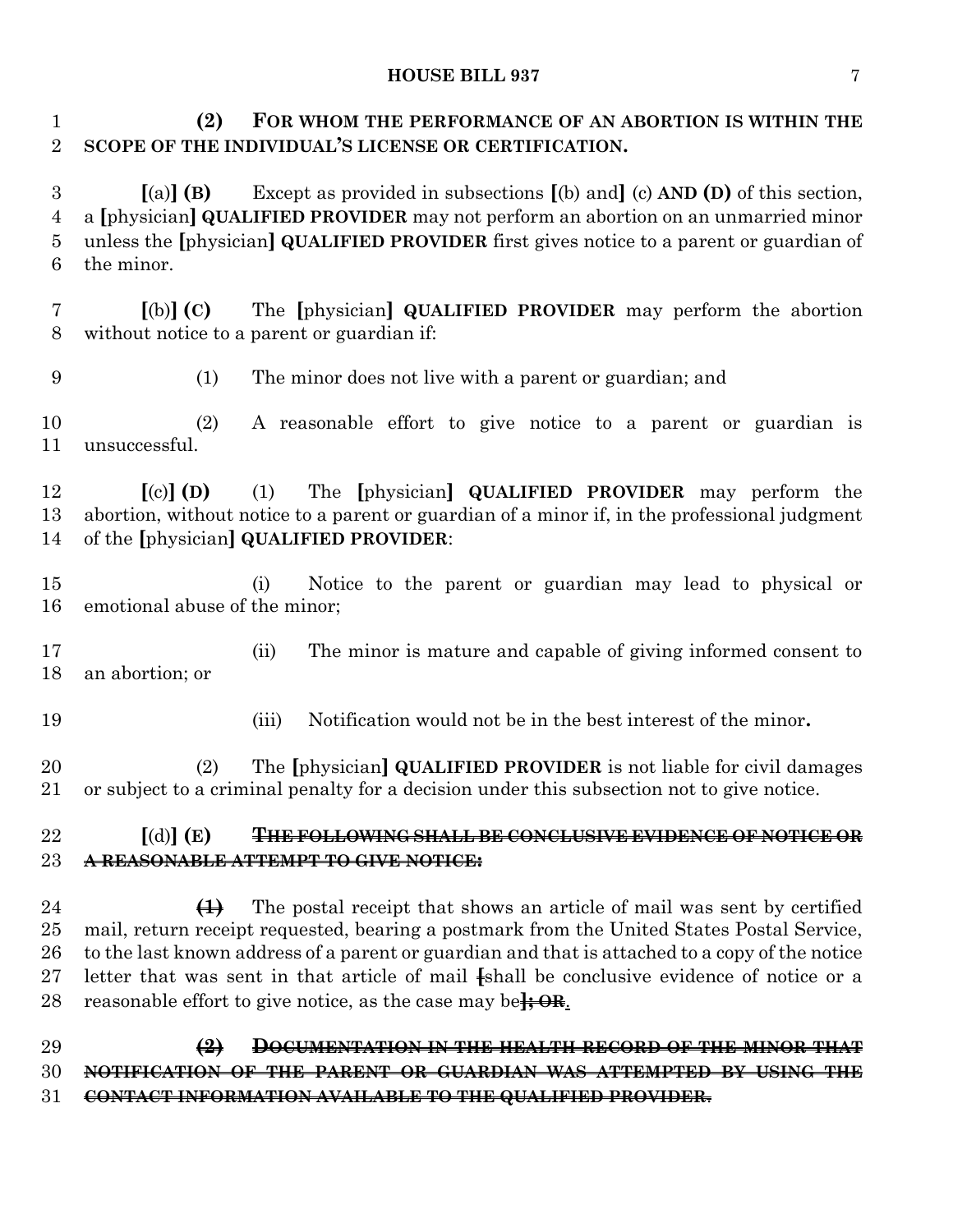| 1<br>$\overline{2}$  | $\left[$ (e) $\right]$ (F)                                                                                                                                                                                     | A [physician] QUALIFIED PROVIDER may not provide notice to a<br>parent or guardian if the minor decides not to have the abortion.                                                                                                                                                                                           |  |  |
|----------------------|----------------------------------------------------------------------------------------------------------------------------------------------------------------------------------------------------------------|-----------------------------------------------------------------------------------------------------------------------------------------------------------------------------------------------------------------------------------------------------------------------------------------------------------------------------|--|--|
| 3                    | $20 - 207$ .                                                                                                                                                                                                   |                                                                                                                                                                                                                                                                                                                             |  |  |
| $\overline{4}$<br>5  |                                                                                                                                                                                                                | In Part II of this subtitle, [the word "physician"] "QUALIFIED PROVIDER" means<br>[any person, including a doctor of osteopathy,] AN INDIVIDUAL:                                                                                                                                                                            |  |  |
| $\,6$<br>7<br>8      | (1)<br>WHO IS licensed, CERTIFIED, OR OTHERWISE AUTHORIZED BY LAW<br>to practice [medicine] in the State [of Maryland in compliance with the provisions of Title<br>14 of the Health Occupations Article]; AND |                                                                                                                                                                                                                                                                                                                             |  |  |
| 9<br>10              | (2)                                                                                                                                                                                                            | FOR WHOM THE PERFORMANCE OF AN ABORTION IS WITHIN THE<br>SCOPE OF THE INDIVIDUAL'S LICENSE OR CERTIFICATION.                                                                                                                                                                                                                |  |  |
| 11                   | $20 - 208.$                                                                                                                                                                                                    |                                                                                                                                                                                                                                                                                                                             |  |  |
| 12                   |                                                                                                                                                                                                                | An abortion must be performed by a [licensed physician] QUALIFIED PROVIDER.                                                                                                                                                                                                                                                 |  |  |
| 13                   | $20 - 209.$                                                                                                                                                                                                    |                                                                                                                                                                                                                                                                                                                             |  |  |
| 14<br>15<br>16<br>17 | (a)                                                                                                                                                                                                            | In this section, "viable" means that stage when, in the best [medical]<br>CLINICAL judgment of the [attending physician] QUALIFIED PROVIDER based on the<br>particular facts of the case before the [physician] QUALIFIED PROVIDER, there is a<br>reasonable likelihood of the fetus's sustained survival outside the womb. |  |  |
| 18<br>19             | (b)                                                                                                                                                                                                            | Except as otherwise provided in this subtitle, the State may not interfere with<br>the decision of a woman to terminate a pregnancy:                                                                                                                                                                                        |  |  |
| 20                   | (1)                                                                                                                                                                                                            | Before the fetus is viable; or                                                                                                                                                                                                                                                                                              |  |  |
| 21                   | (2)                                                                                                                                                                                                            | At any time during the woman's pregnancy, if:                                                                                                                                                                                                                                                                               |  |  |
| 22<br>23             | health of the woman; or                                                                                                                                                                                        | The termination procedure is necessary to protect the life or<br>(i)                                                                                                                                                                                                                                                        |  |  |
| $\bf{24}$<br>25      | abnormality.                                                                                                                                                                                                   | The fetus is affected by genetic defect or serious deformity or<br>(ii)                                                                                                                                                                                                                                                     |  |  |
| 26                   | $\left( \mathrm{c}\right)$                                                                                                                                                                                     | The Department may adopt regulations that:                                                                                                                                                                                                                                                                                  |  |  |
| 27<br>28             | (1)<br>health of the woman; and                                                                                                                                                                                | Are both necessary and the least intrusive method to protect the life or                                                                                                                                                                                                                                                    |  |  |
| 29                   | (2)                                                                                                                                                                                                            | Are not inconsistent with established [medical] CLINICAL practice.                                                                                                                                                                                                                                                          |  |  |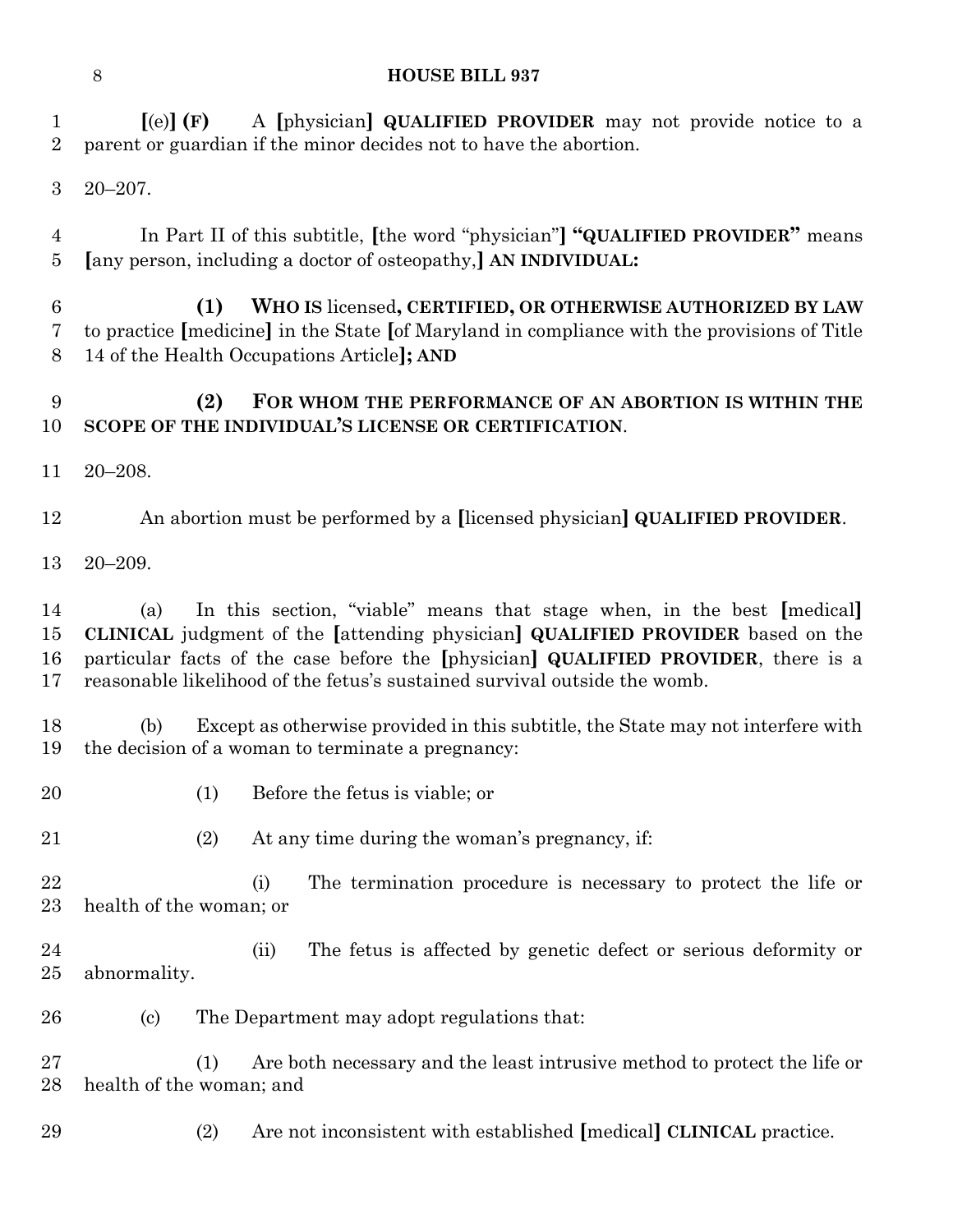(d) The **[**physician**] QUALIFIED PROVIDER** is not liable for civil damages or subject to a criminal penalty for a decision to perform an abortion under this section made in good faith and in the **[**physician's**] QUALIFIED PROVIDER'S** best **[**medical**] CLINICAL** judgment in accordance with accepted standards of **[**medical**] CLINICAL** practice.

#### **Article – State Finance and Procurement**

6–226.

 (a) (2) (i) Notwithstanding any other provision of law, and unless inconsistent with a federal law, grant agreement, or other federal requirement or with the terms of a gift or settlement agreement, net interest on all State money allocated by the State Treasurer under this section to special funds or accounts, and otherwise entitled to receive interest earnings, as accounted for by the Comptroller, shall accrue to the General Fund of the State.

 (ii) The provisions of subparagraph (i) of this paragraph do not apply to the following funds: 15 144. the Health Equity Resource Community Reserve Fund; **[**and**]**

145. the Access to Counsel in Evictions Special Fund**; AND**

**146. THE ABORTION CARE CLINICAL TRAINING PROGRAM** 

**FUND**.

 SECTION 2. AND BE IT FURTHER ENACTED, That the Laws of Maryland read as follows:

- **Article – Health – General**
- $23 \quad 15 103.$

## 24 (a) (1) The Secretary shall administer the Maryland Medical Assistance Program.

26 (2) The Program:

 (xvi) Beginning on January 1, 2021, shall provide, subject to the 28 limitations of the State budget and  $\S 15-855(b)(2)$  of the Insurance Article, and as permitted by federal law, services for pediatric autoimmune neuropsychiatric disorders associated with streptococcal infections and pediatric acute onset neuropsychiatric syndrome, including the use of intravenous immunoglobulin therapy, for eligible Program recipients, if pediatric autoimmune neuropsychiatric disorders associated with streptococcal infections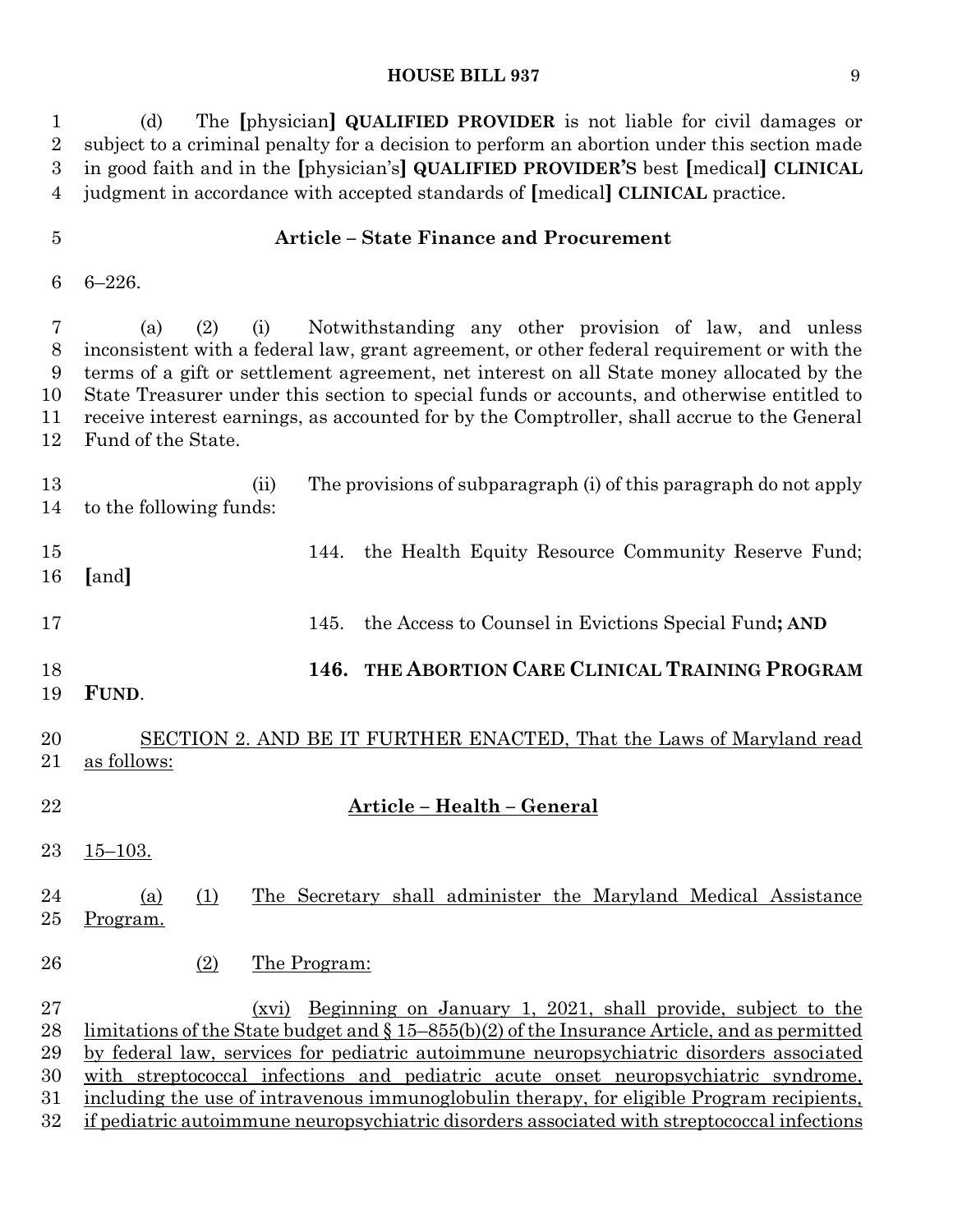| 1<br>$\overline{2}$                          | and pediatric acute onset neuropsychiatric syndrome are coded for billing and diagnosis<br>purposes in accordance with $\S 15-855(d)$ of the Insurance Article; [and]                                                                                                                                                                                                 |
|----------------------------------------------|-----------------------------------------------------------------------------------------------------------------------------------------------------------------------------------------------------------------------------------------------------------------------------------------------------------------------------------------------------------------------|
| $\boldsymbol{3}$<br>4<br>5<br>6              | (xvii) Beginning on January 1, 2022, may not include, subject to federal<br>approval and limitations of the State budget, a frequency limitation on covered dental<br>prophylaxis care or oral health exams that requires the dental prophylaxis care or oral<br>health exams to be provided at an interval greater than 120 days within a plan year; AND             |
| 7<br>$8\,$<br>9                              | (XVIII)<br>SHALL PROVIDE COVERAGE OF ABORTION<br><b>CARE</b><br>PROGRAM<br>RECIPIENTS IN THE MANNER<br><sup>S</sup><br>SERVICES TO<br><b>DESCRIBED</b><br>IN<br>15-857(B)(1)(II) AND (2) OF THE INSURANCE ARTICLE.                                                                                                                                                    |
| 10                                           | <b>Article - Insurance</b>                                                                                                                                                                                                                                                                                                                                            |
| 11                                           | $15 - 857.$                                                                                                                                                                                                                                                                                                                                                           |
| 12                                           | (1)<br>(A)<br>THIS SECTION APPLIES TO:                                                                                                                                                                                                                                                                                                                                |
| 13<br>14<br>$15\,$<br>16                     | (I)<br>INSURERS AND NONPROFIT HEALTH SERVICE PLANS THAT<br>PROVIDE LABOR AND DELIVERY COVERAGE TO INDIVIDUALS OR GROUPS ON AN<br>EXPENSE-INCURRED BASIS UNDER HEALTH INSURANCE POLICIES OR CONTRACTS<br>THAT ARE ISSUED OR DELIVERED IN THE STATE; AND                                                                                                                |
| 17<br>18<br>19                               | (II)<br>HEALTH MAINTENANCE ORGANIZATIONS THAT PROVIDE<br>LABOR AND DELIVERY COVERAGE TO INDIVIDUALS OR GROUPS UNDER CONTRACTS<br>THAT ARE ISSUED OR DELIVERED IN THE STATE.                                                                                                                                                                                           |
| 20                                           | (2)<br>THIS SECTION DOES NOT APPLY TO:                                                                                                                                                                                                                                                                                                                                |
| 21<br>22                                     | (I)<br>A MULTISTATE PLAN THAT DOES NOT PROVIDE COVERAGE<br>FOR ABORTIONS IN ACCORDANCE WITH 42 U.S.C. § 18054(A)(6); OR                                                                                                                                                                                                                                               |
| 23<br>24<br>$25\,$<br>26<br>$27\,$           | A HIGH-DEDUCTIBLE PLAN, AS DEFINED IN 26 U.S.C. §<br>(II)<br>$223(C)(2)(C)$ of the Internal Revenue Code, unless the Commissioner<br>DETERMINES THAT ABORTION CARE IS NOT EXCLUDED FROM THE SAFE HARBOR<br>PROVISIONS FOR PREVENTIVE CARE UNDER § 223(C)(2)(C) OF THE INTERNAL<br><b>REVENUE CODE.</b>                                                                |
| 28<br>29<br>30<br>$31\,$<br>$32\,$<br>$33\,$ | AN ORGANIZATION THAT IS ELIGIBLE TO OBTAIN AN EXCLUSION<br>(3)<br>FROM THE COVERAGE REQUIREMENTS UNDER § 15-826 OF THIS SUBTITLE MAY<br>OBTAIN FROM AN ENTITY SUBJECT TO THIS SECTION AN EXCLUSION FROM THE<br>COVERAGE AND NOTICE REQUIREMENTS OF THIS SECTION IF THE REQUIREMENTS<br>CONFLICT WITH THE ORGANIZATION'S BONA FIDE RELIGIOUS BELIEFS AND<br>PRACTICES. |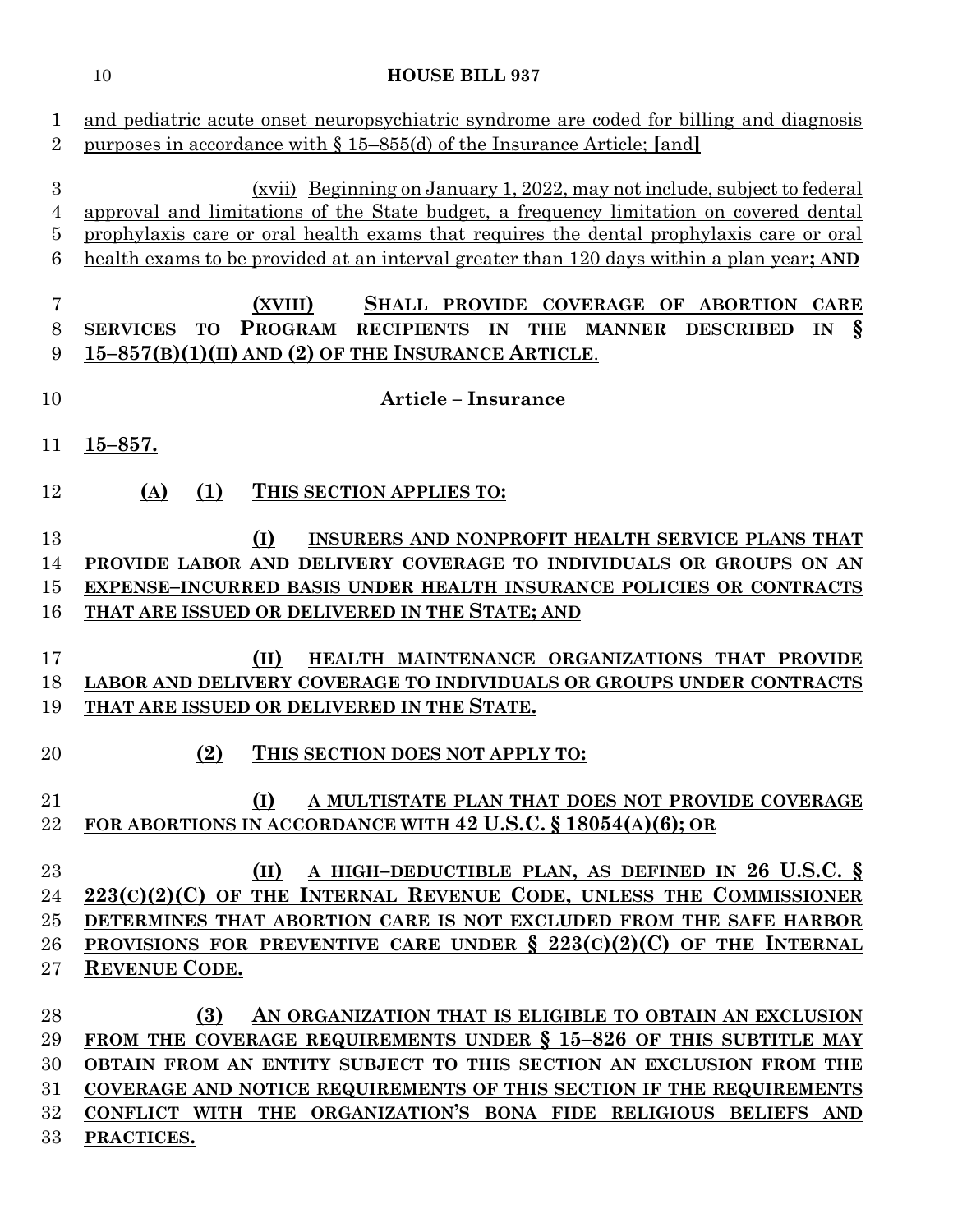| $\mathbf{1}$                     | EXCEPT AS PROVIDED IN SUBSECTION (C) OF THIS SECTION, AN ENTITY<br>(B)                                                                                                                                                                                                                                                      |
|----------------------------------|-----------------------------------------------------------------------------------------------------------------------------------------------------------------------------------------------------------------------------------------------------------------------------------------------------------------------------|
| $\overline{2}$                   | SUBJECT TO THIS SECTION SHALL:                                                                                                                                                                                                                                                                                              |
| 3                                | (1)<br><b>COVER ABORTION CARE SERVICES WITHOUT:</b>                                                                                                                                                                                                                                                                         |
| $\overline{4}$<br>$\overline{5}$ | (I)<br>A DEDUCTIBLE, COINSURANCE, COPAYMENT, OR ANY<br>OTHER COST-SHARING REQUIREMENT; AND                                                                                                                                                                                                                                  |
| $6\phantom{.}6$<br>7<br>8        | (II)<br>RESTRICTIONS THAT ARE INCONSISTENT WITH<br><b>THE</b><br>PROTECTED RIGHTS UNDER TITLE 20, SUBTITLE 2 OF THE HEALTH - GENERAL<br><b>ARTICLE; AND</b>                                                                                                                                                                 |
| 9<br>10                          | (2)<br>PROVIDE INFORMATION TO CONSUMERS ABOUT ABORTION CARE<br>COVERAGE USING THE TERMINOLOGY "ABORTION CARE" TO DESCRIBE COVERAGE.                                                                                                                                                                                         |
| 11<br>12<br>13<br>14<br>15       | IF THE COMMISSIONER DETERMINES THAT ENFORCEMENT OF THIS<br>(C)<br>SECTION MAY ADVERSELY AFFECT THE ALLOCATION OF FEDERAL FUNDS TO THE<br>STATE, THE COMMISSIONER MAY GRANT AN EXEMPTION TO THE REQUIREMENTS OF<br>THIS SECTION TO THE MINIMUM EXTENT NECESSARY TO ENSURE THE CONTINUED<br>RECEIPT OF FEDERAL FUNDS.         |
| 16                               | $31 - 122$ .                                                                                                                                                                                                                                                                                                                |
| 17<br>18                         | In this section, "Pilot Program" means the State-Based Young Adult Health<br>(a)<br>Insurance Subsidies Pilot Program.                                                                                                                                                                                                      |
| 19<br>20<br>21<br>22             | The Exchange, in consultation with the Commissioner and as approved by the<br>(b)<br>Board, shall establish and implement a State-Based Young Adult Health Insurance<br>Subsidies Pilot Program to provide subsidies to young adults for the purchase of health<br>benefit plans in the individual health insurance market. |
| 23                               | The Pilot Program required under this section shall be designed to:<br><u>(c)</u>                                                                                                                                                                                                                                           |
| 24<br>25                         | reduce the amount that young adults pay for health benefit plans in the<br>(1)<br>individual health insurance market; and                                                                                                                                                                                                   |
| 26<br>27                         | target young adults who are not directly impacted by the State<br>(2)<br>Reinsurance Program.                                                                                                                                                                                                                               |
| 28<br>29<br>30                   | For calendar years 2022 and 2023, the Exchange, in consultation with<br>(d)<br>(1)<br>the Commissioner and as approved by the Board, shall establish subsidy eligibility and<br>payment parameters for the Pilot Program.                                                                                                   |
| 31<br>32                         | In determining the subsidy eligibility and payment parameters<br>(2)<br>required under paragraph (1) of this subsection, the Exchange shall consider:                                                                                                                                                                       |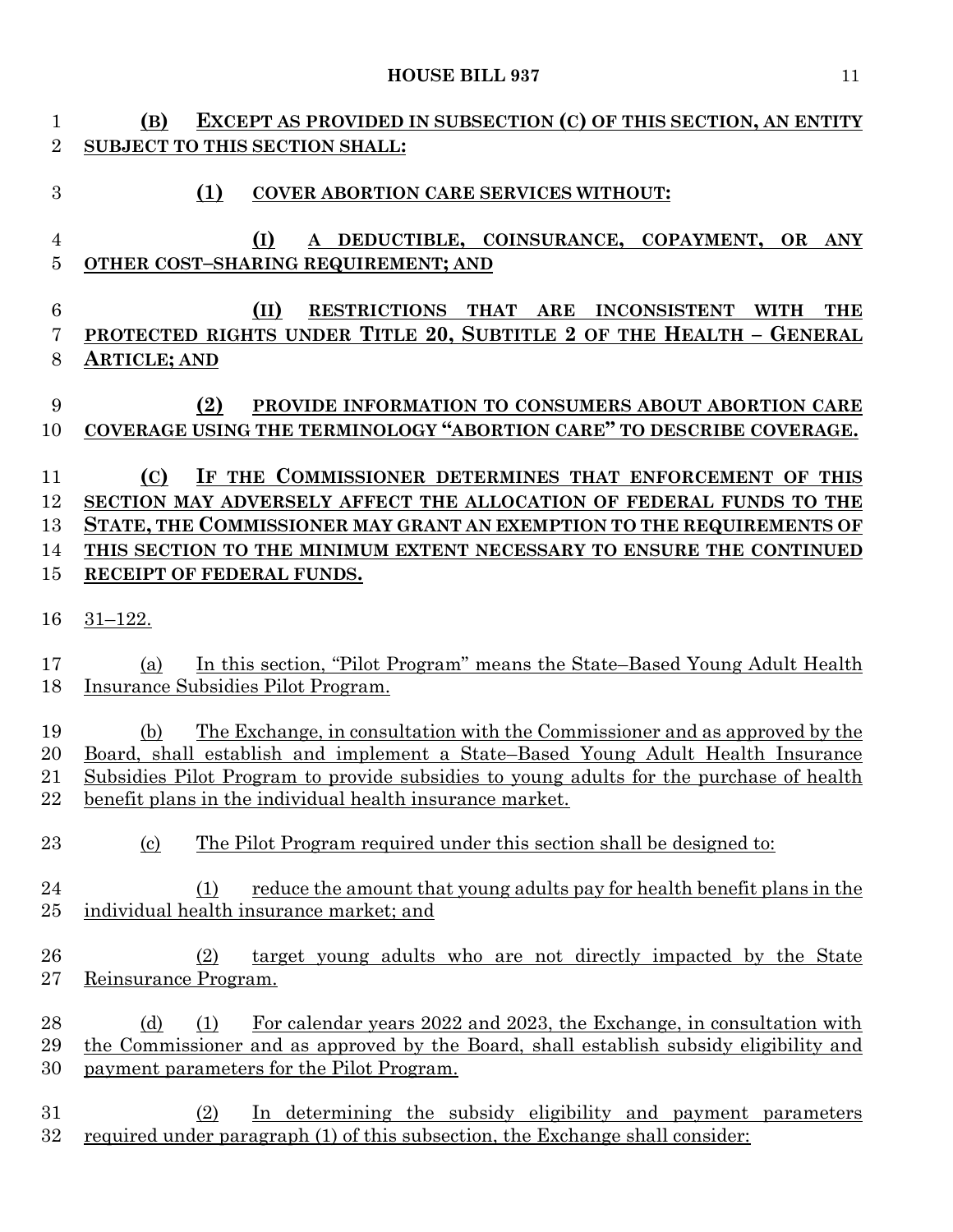|                                    | 12<br><b>HOUSE BILL 937</b>             |            |                                                                                                                                                                                                                                                                                                                                                                 |
|------------------------------------|-----------------------------------------|------------|-----------------------------------------------------------------------------------------------------------------------------------------------------------------------------------------------------------------------------------------------------------------------------------------------------------------------------------------------------------------|
| 1<br>$\overline{2}$                | and                                     | (i)        | young adults at least 18 years old and under the age of 41 years;                                                                                                                                                                                                                                                                                               |
| 3<br>$\overline{4}$                | <u>level.</u>                           | (ii)       | income groups between 133% and 400% of the federal poverty                                                                                                                                                                                                                                                                                                      |
| $\overline{5}$<br>6<br>7<br>8<br>9 | (e)<br>in calendar years 2022 and 2023. |            | Subject to available funds, in each of fiscal years 2022 through 2024, the<br>Exchange may designate funds from the Fund to be used for the Pilot Program so that not<br>more than \$20,000,000 in annual subsidies may be provided to young adults who meet the<br>subsidy eligibility and payment parameters established under subsection (d) of this section |
| 10<br>11                           | (f)                                     |            | On or before January 1, 2022, the Exchange shall adopt regulations<br>implementing the provisions of this section.                                                                                                                                                                                                                                              |
| 12<br>13<br>14<br>15<br>16         | (G)                                     |            | ON OR BEFORE JANUARY 1, 2023, THE EXCHANGE SHALL ADOPT<br>REGULATIONS TO PROVIDE A SUBSIDY TO COVER 100% OF THE COST OF THE<br>PREMIUM FOR YOUNG ADULTS WHO HAVE A 0% EXPECTED CONTRIBUTION UNDER<br>THE SUBSIDY ELIGIBILITY PARAMETERS ESTABLISHED UNDER SUBSECTION (D) OF<br>THIS SECTION IN CALENDAR YEAR 2023.                                              |
| 17<br>18                           | [(g)] (H)                               | (1)        | The Exchange shall track on a monthly basis expenditures on<br>subsidies provided under the Pilot Program, including:                                                                                                                                                                                                                                           |
| 19<br>20                           | the Pilot Program; and                  | (i)        | the average number of young adults receiving subsidies under                                                                                                                                                                                                                                                                                                    |
| 21<br>22                           | Pilot Program.                          | (ii)       | the average subsidy amount received by young adults under the                                                                                                                                                                                                                                                                                                   |
| 23                                 | (2)                                     |            | The Exchange shall track:                                                                                                                                                                                                                                                                                                                                       |
| 24<br>$25\,$                       | insurance market; AND                   | <u>(I)</u> | the impact the Pilot Program has on rates in the individual                                                                                                                                                                                                                                                                                                     |
| 26<br>$27\,$<br>28                 | PREMIUMS FOR QUALIFIED                  | (II)       | IMPACT OF COVERING 100% OF THE<br><b>THE</b><br><b>COST</b><br>OF<br>PARTICIPANTS ON EFFECTUATION<br><b>RATES</b><br><b>AND</b><br>TERMINATION FOR NONPAYMENT RATES.                                                                                                                                                                                            |
| 29<br>30                           | (3)<br>of this subsection shall be:     |            | <u>The information tracked by the Exchange under paragraphs (1) and (2)</u>                                                                                                                                                                                                                                                                                     |
| 31                                 |                                         | (i)        | posted on the website of the Exchange; and                                                                                                                                                                                                                                                                                                                      |
| 32<br>33                           | subtitle.                               | (ii)       | included in the annual report required under $\S 31-119$ (d) of this                                                                                                                                                                                                                                                                                            |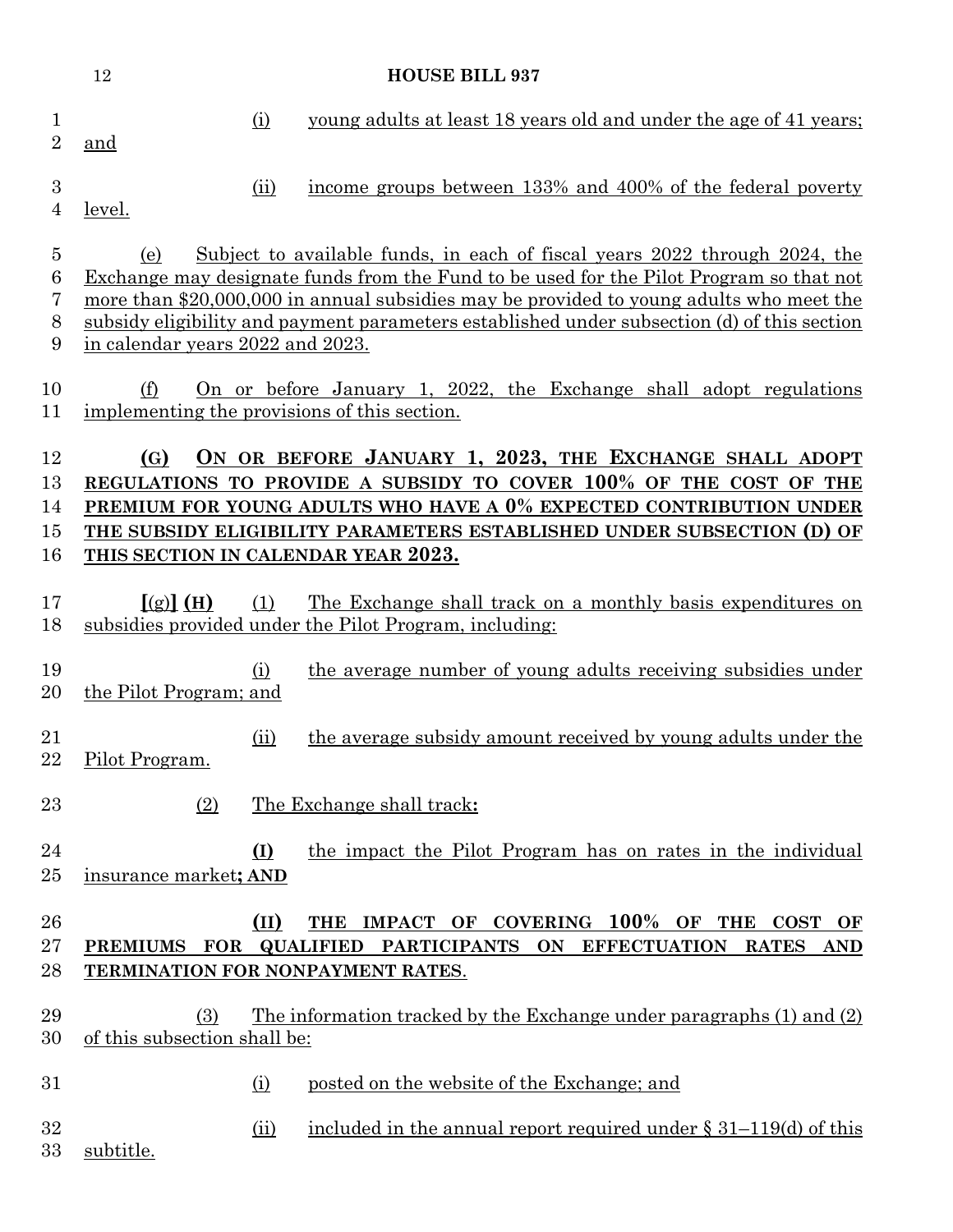## SECTION 3. AND BE IT FURTHER ENACTED, That:

 (a) The Maryland Health Benefit Exchange, in consultation with the Maryland Insurance Administration, shall convene a workgroup of interested stakeholders to make recommendations to improve the transparency and accessibility of consumer information about abortion care coverage. (b) On or before January 1, 2023, the Maryland Health Benefit Exchange shall report the recommendations made by the workgroup convened under subsection (a) of this section to the Senate Finance Committee and the House Health and Government Operations Committee, in accordance with § 2–1257 of the State Government Article. SECTION 4. AND BE IT FURTHER ENACTED, That: (a) The Maryland Insurance Administration shall collect data from State–regulated plans on receipts, disbursements, and ending balances for segregated accounts established under § 1303(b)(2)(B) and (C) of the federal Patient Protection and Affordable Care Act and 45 C.F.R. § 156.280. (b) The Maryland Insurance Administration shall report to the Senate Finance Committee and the House Health and Government Operations Committee, in accordance with § 2–1257 of the State Government Article, as follows: (1) on or before January 1, 2023, aggregate data collected for the period from January 1, 2014, to December 31, 2021, both inclusive; (2) on or before January 1, 2024, aggregate data collected for the period from January 1, 2022, to December 31, 2022, both inclusive; (3) on or before January 1, 2025, aggregate data collected for the period from January 1, 2023, to December 31, 2023, both inclusive; and (4) on or before January 1, 2026, aggregate data collected for the period from January 1, 2024, to December 31, 2024, both inclusive. SECTION 5. AND BE IT FURTHER ENACTED, That: (a) The Maryland Health Benefit Exchange shall study extending the last dollar coverage to other enrollees in addition to the enrollees receiving last dollar coverage 29 through the program established under § 31–122 of the Insurance Article. (b) On or before January 1, 2024, the Maryland Health Benefit Exchange shall report, in accordance with § 2–1257 of the State Government Article, to the Senate Finance Committee and the House Health and Government Operations Committee on the findings

of the study required under subsection (a) of this section.